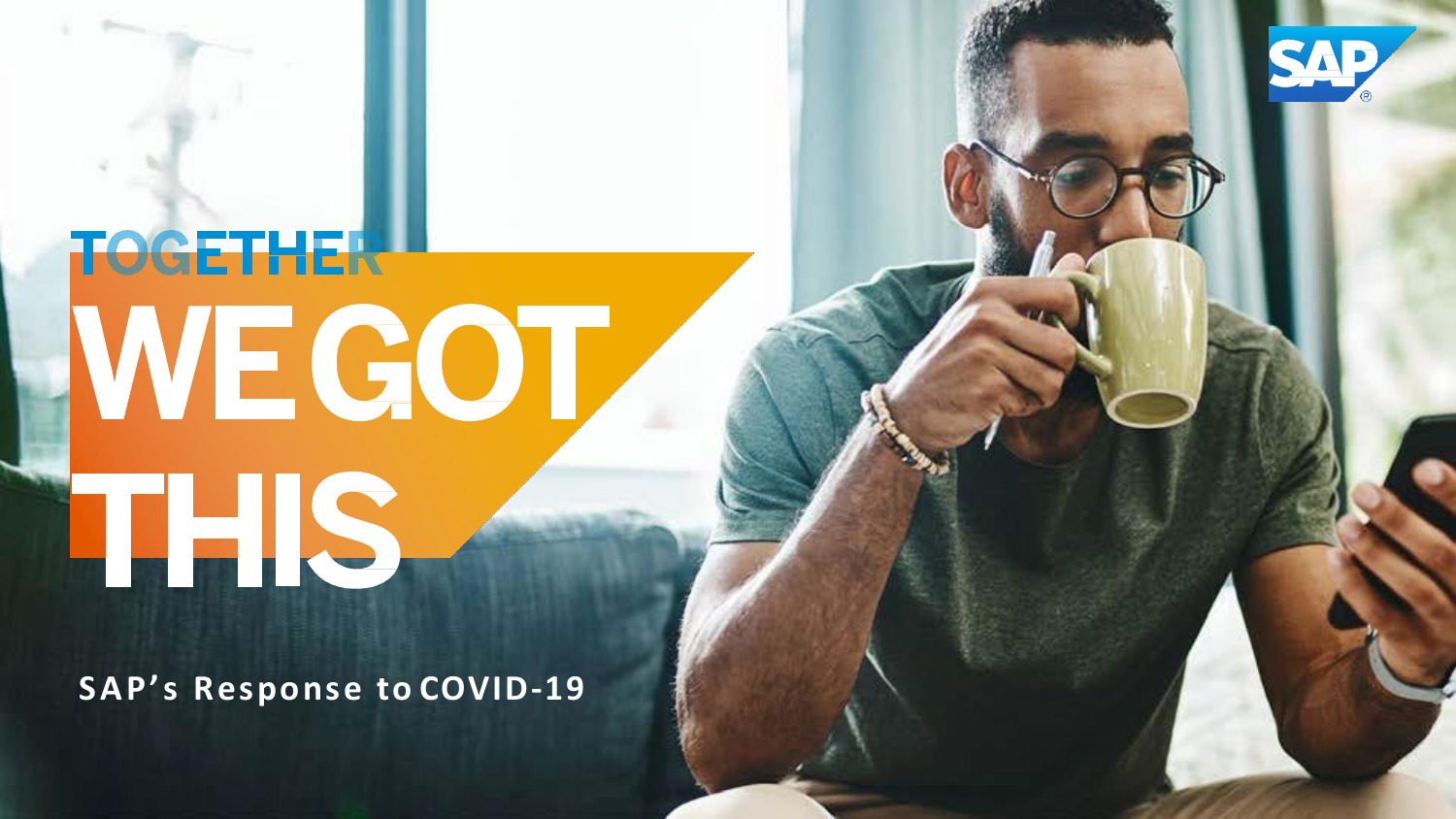## **TOGETHER WE GOT THIS**

We're seeing amazing collaboration across borders and industries to help our world respond and heal. And we're seeing astounding examples of resolve and leadership within organizations likeyours.

Together, we can equip your business to take control amidst the chaos of today so that you can take care of the people that define your company, support your customers, and set you up for your best future.

**Over the past two months, nearly 3 0 0 , 0 0 0 customers have taken advantage of our offers.**

See Practical Help to Tackle [COVID-19](https://www.sap.com/about/global-health-safety.html) [Disruptions](https://www.sap.com/about/global-health-safety.html) for more information.

#### **HOW SAP CAN H E L P YOU R I G H T NOW**

Increase your resilience and ability to quickly adapt to meet the challenges as they come — from supply disruptions, to surging or waning customer demand, to the rapid acceleration or decline in the people you need to run your business day to day.

- Access to the world's largest global commerce network for buyers and suppliers
- Solutions to improve visibility, planning and logistics in your supply chain
- Ability to quickly find essential talent to meet temporary needs

A flexible, versatile workforce will help your business overcome current challenges and define your new future. Help your people get what they need to grow, stay motivated, and emerge even stronger than before.

- Access to on-demand training to support remote working
- Fully digital upskilling, reskilling, and onboarding platforms
- Open online courses on technology and innovation for learners of all ages

Keep track of what is happening with your employees, customers, citizens, distributors, and suppliers, so you can quickly adjust to meet the needs of today and be ready for tomorrow.

- Employee, customer, and brand pulses
- Supplier pulse to have more confidence you will get what you need when you need it
- COVID-19 specific resources for Public Health authorities and governments



⊃

S.

A A LOURBUSINESS -

YOUR

 $\mathbb{R}$ ىن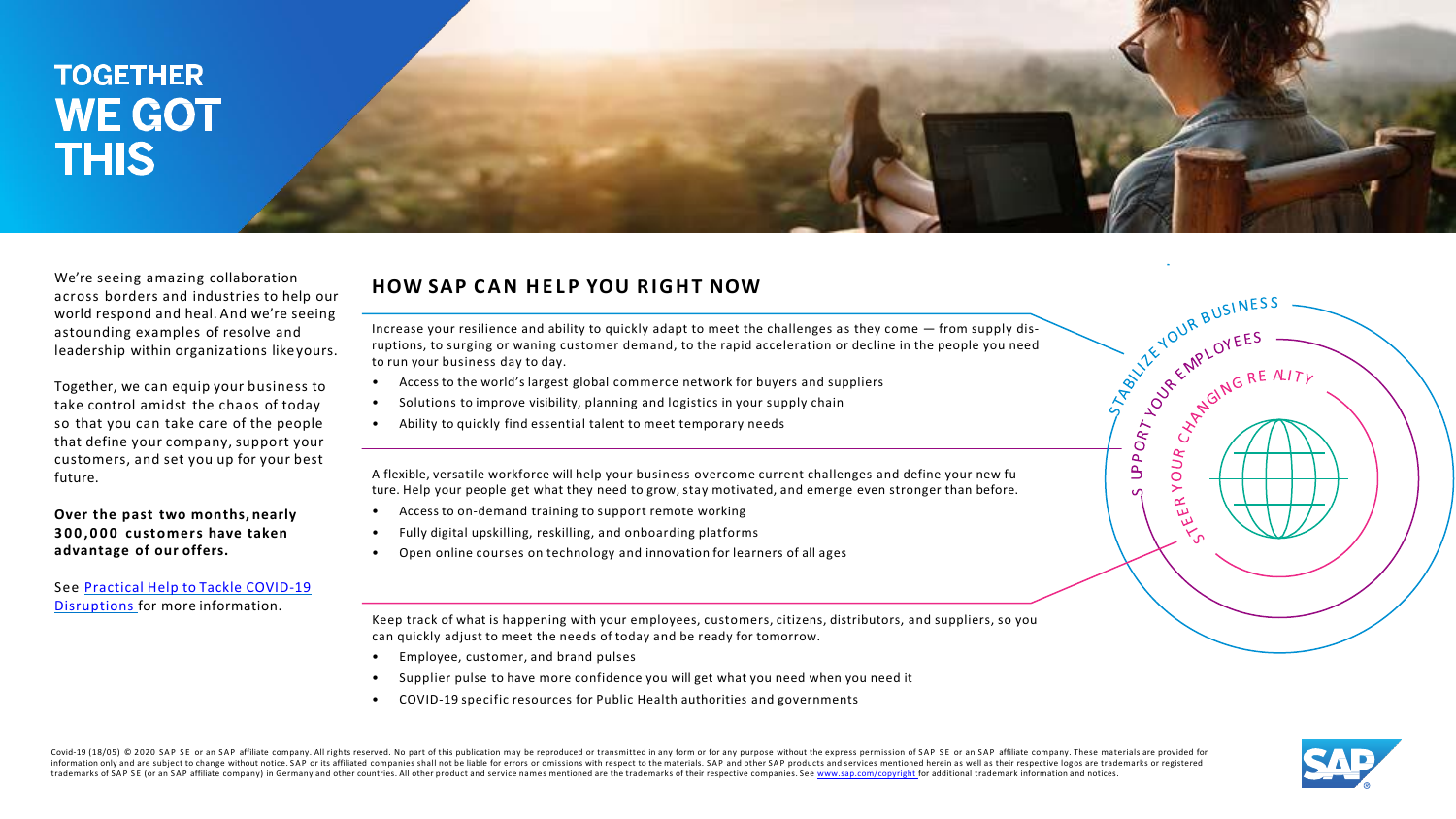

#### STABILIZE YOUR BUSINESS

- SAP [Ariba Discovery](https://my.ariba.com/Discovery)
- SAP Ariba Start [Sourcing](https://www.ariba.com/solutions/solutions-overview/strategic-sourcing/sap-ariba-start-sourcing)

#### SUPPORT YOUR EMPLOYEES

- [OpenSAP](https://open.sap.com/treatments)
- SAP LearningHub
- SAP [Young Thinkers](https://www.sap.com/about/young-thinkers.html)
- SAP [Litmos](https://remote-readiness.litmos.com/global-signup)
- **Remote [Education](https://www.qualtrics.com/here-to-help/#higher-ed-remote)** 
	- Remote Educator Pulse
	- Remote Learning Pulse
	- Higher Ed Remote Learning Pulse
	- K-12 Remote Learning Pulse



#### STEER YOUR CHANGING REALITY

- [Remote](https://www.qualtrics.com/here-to-help/?utm_source=sap&utm_medium=referral&utm_campaign=SAP-remote-work-pulse&utm_content=global-health-safety-page) + On-site Work Pulse by Qualtrics
- Customer [Confidence](https://www.qualtrics.com/back-to-business-customer/) Pulse by Qualtrics
- [Brand](https://www.qualtrics.com/m/assets/wp-content/uploads/2020/04/Brand-Trust-Pulse-overview.pdf) Trust Pulse by Qualtrics
- Supply [Continuity](https://www.ariba.com/programs/supply-continuity-pulse?campaign%20code=CRM-IS20-PRL-OOCWA01) Pulse by Qualtrics
- [Return to Work](https://www.qualtrics.com/back-to-business-employee/) Pulse
- [Frontline](https://www.qualtrics.com/here-to-help/?utm_source=sap&utm_medium=referral&utm_campaign=SAP-remote-work-pulse&utm_content=global-health-safety-page&customer-confidence) Connect
- Public [Health](https://www.qualtrics.com/here-to-help/?utm_source=sap&utm_medium=referral&utm_campaign=SAP-remote-work-pulse&utm_content=global-health-safety-page&pre-screen)
	- COVID-19 Case Reporting and Monitoring
	- COVID-19 Pre-Screen &Routing
	- COVID-19 Dynamic Call Center

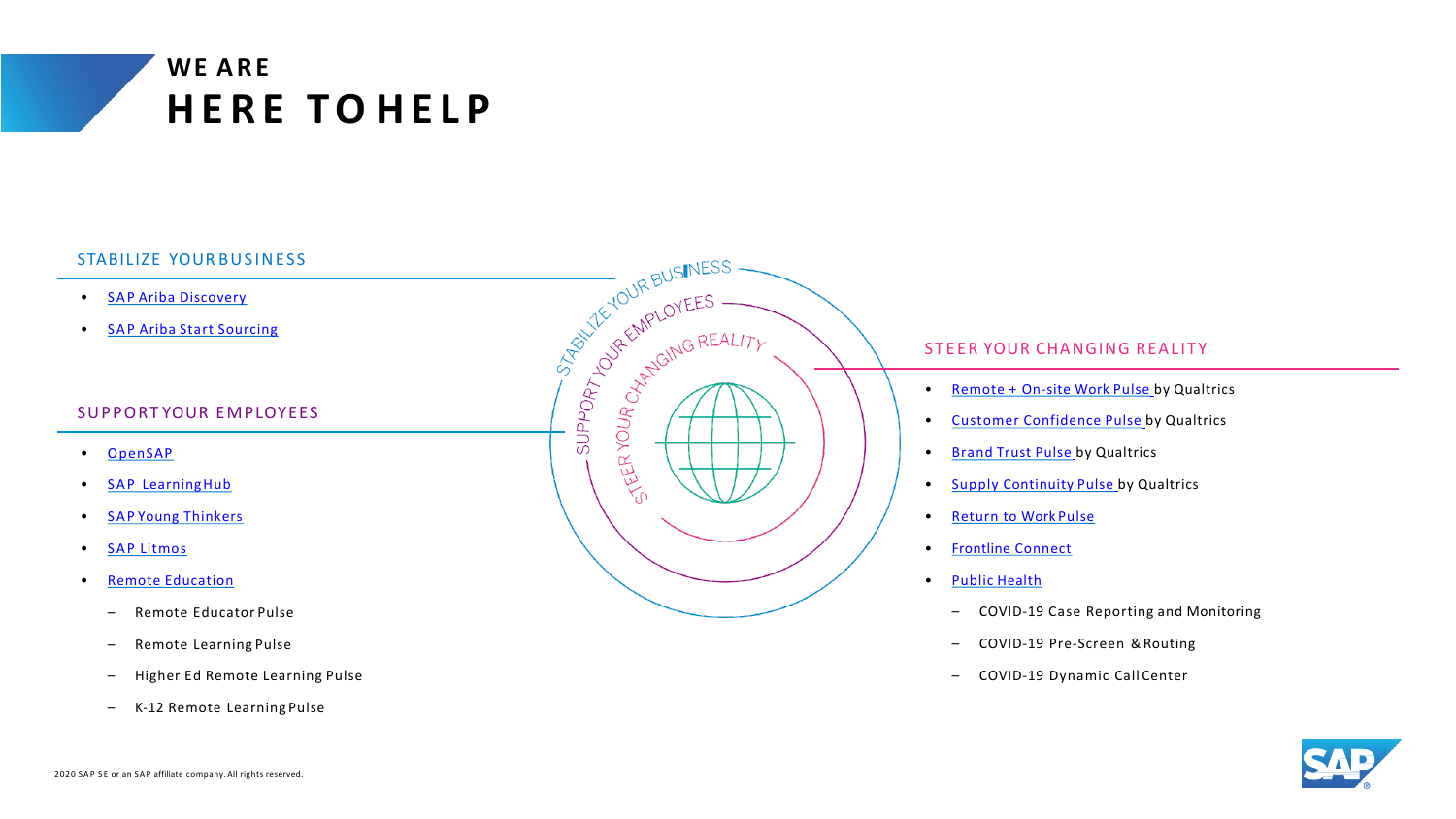

• Invite the partner ecosystem to share additional free offers for jointcustomers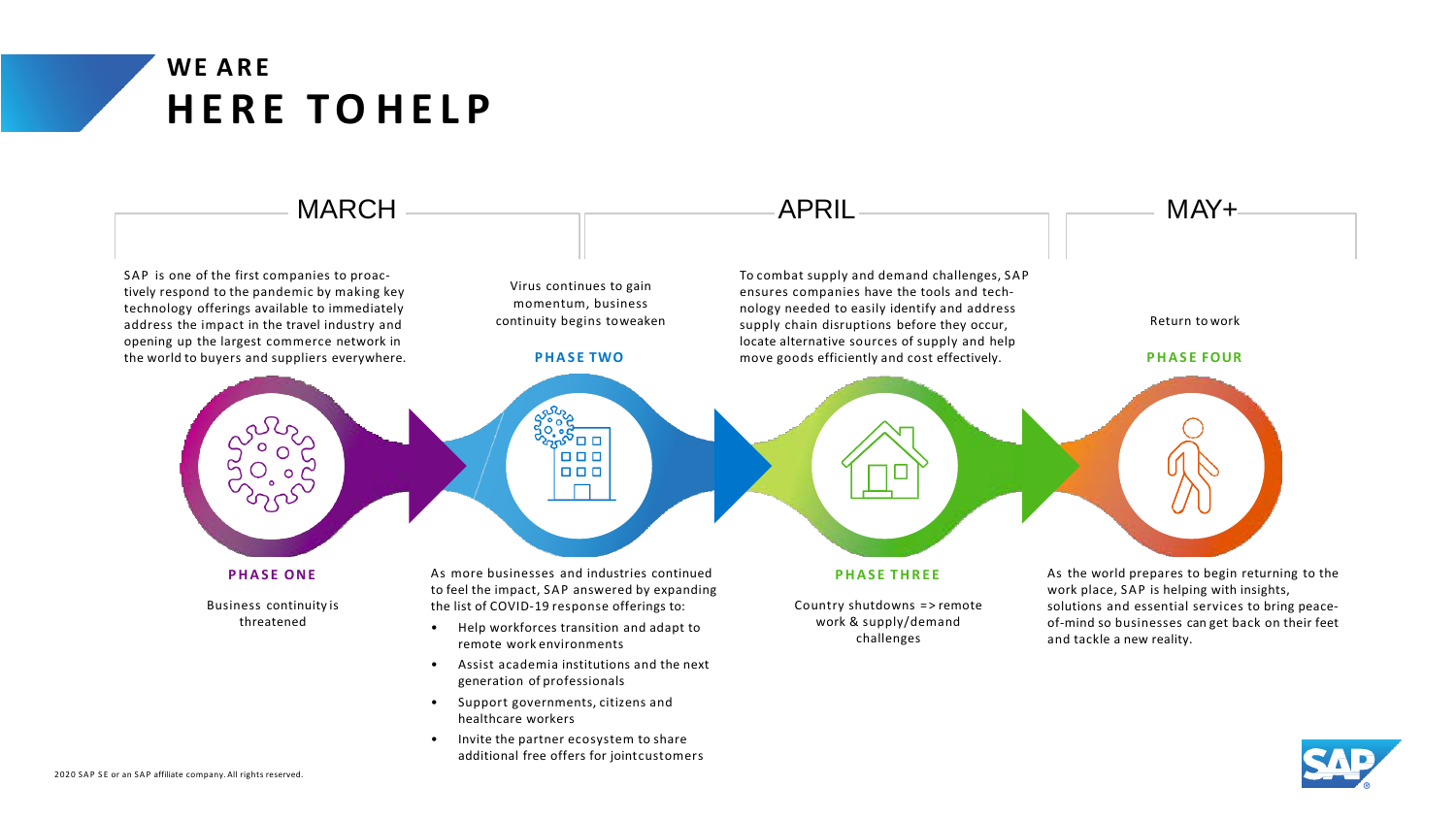### **H E R E TO H E L P WE A R E**



#### **P H A S E ONE: Business continuity is threatened**

- SAP [Ariba Discovery](https://my.ariba.com/Discovery)
- [TripIt Pro Upgrade](https://www.tripit.com/web/blog/2020/03/covid-19-update-extending-tripit-pro-to-help-all-travelers.html)  (promotion completed)



THE WALL STREET JOURNAL.

world, representing over 4 million suppliers in over 190 countries and \$3.21 trillion in commerce, SAP® wants to help ensure that your supply chain remains unbroken. That's why we're opening access to SAP Ariba Discovery: so any buyer can post their immediate sourcing needs, and suppliers can respond with their ability to deliver the goods and services required. With no feesto post, and no fees to respond.

No matter what challenges lie ahead, we'll tackle them the way we always do Together.

To learn more, go to my.ariba.com/Discovery

THE BEST RUN SAP



## **3,261**

Buyers and suppliers leveraging S A P Ariba Discovery

SAP helped a client secure 500 hospital beds in just 30 minutes - and it shows the power of digital transformations in helping companies respond to the coronavirus pandemic

**BUSINESS** INSIDER



## **217,000**

Travelers aided byTripIt

**State Department warns Americans** not to travel abroad amid coronavirus

pandemic



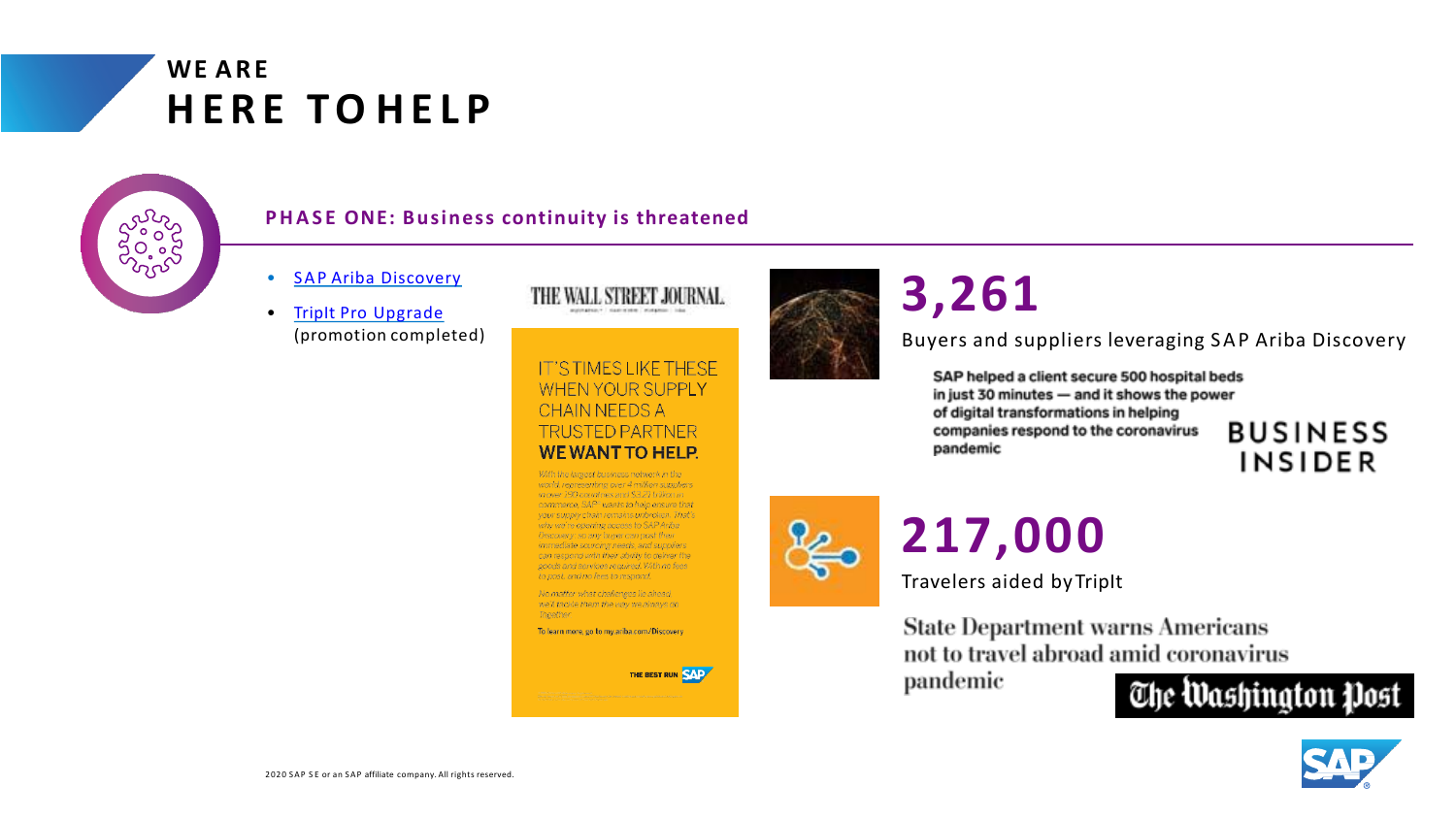

#### **P H A S E TWO: Virus continues to gain momentum, business continuity begins to weaken**

- Remote Work Pulse by [Qualtrics](https://www.qualtrics.com/here-to-help/?utm_source=sap&utm_medium=referral&utm_campaign=SAP-remote-work-pulse&utm_content=global-health-safety-page)
- **SAP Digital Learning Initiatives** 
	- [OpenSAP](https://open.sap.com/treatments)
	- SAP [University Alliances](https://www.sap.com/corporate/en/company/innovation/next-gen-innovation-platform/university-alliances.html)
	- SAP [Young Thinkers](https://www.sap.com/about/young-thinkers.html)
- **SAP [Litmos](https://remote-readiness.litmos.com/global-signup)**
- Remote [Education](https://www.qualtrics.com/here-to-help/#higher-ed-remote) Pulses by Qualtrics
- [Healthcare](https://www.qualtrics.com/here-to-help/#healthcare-workforce) Workforce Solutions by Qualtrics and E Y
	- COVID-19 Case Reporting and Monitoring
	- COVID-19 Pre-Screen &Routing
	- COVID-19 Dynamic Call Center
- Partner Ecosystem free solutions through the [C19FREEACCESS](https://community.sap.com/resources/c19freeaccess) page on the SAP Community



#### Thrive Global

SAP, Qualtrics and Thrive Global have teamed up in a unique data-driven storytelling partnership to help organizations and their workforces navigate working from home. Businesses of all sizes can learn how your employees are feeling and support them with the best tools and resources to ensure they can thrive in this new work environment.

#### 1BLives Sprint to fight COVID-19

SAP's social intrapreneurship program launched a COVID-19 sprint initiative to accelerate creative solutions to managing the COVID-19 outbreak by leveraging SAP's people, technology and resources. In six short and challenging weeks nearly 1000 colleagues got involved, sending in 487 ideas to 1BL Covid-19 Sprint. Four projects have been selected for further development.



#### SAP COVID-19 Emergency Fund

SAP has established a €3 million COVID-19 Emergency Fund to support the urgent needs of the World Health Organization (WHO), the CDC Foundation, and smaller nonprofits and social enterprises that work on the front lines serving local communities in crisis.

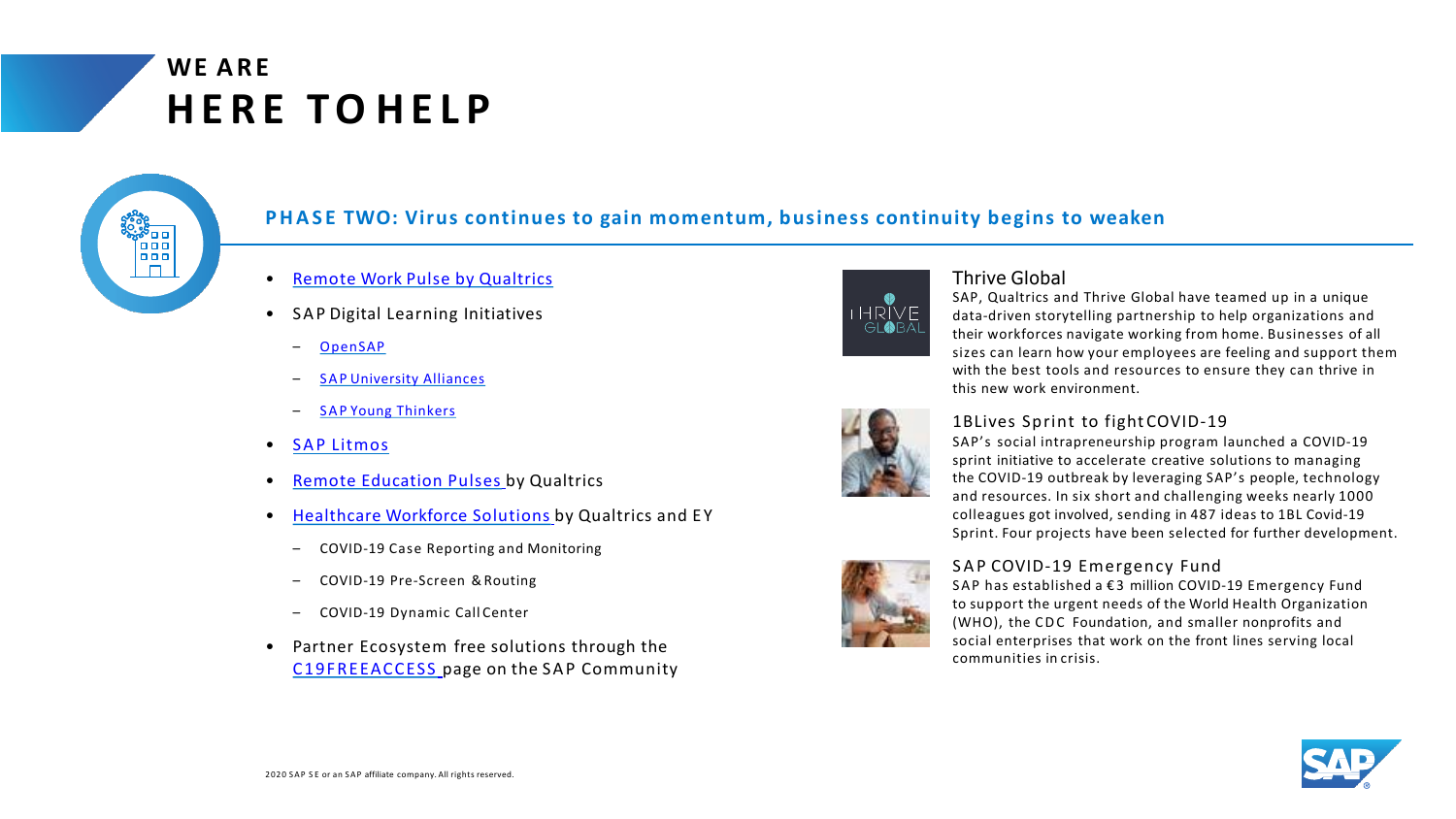

#### **P H A S E T H R E E : Country shutdowns = > remote work & supply/demand challenges**

- COVID-19 Customer [Confidence](https://www.qualtrics.com/here-to-help/?utm_source=sap&utm_medium=referral&utm_campaign=SAP-remote-work-pulse&utm_content=global-health-safety-page&customer-confidence) Pulse by **Qualtrics**
- [COVID-19 Brand Trust Pulse](https://www.qualtrics.com/m/assets/wp-content/uploads/2020/04/Brand-Trust-Pulse-overview.pdf)  by Qualtrics
- **SAP Integrated Business** Planning for Supply Chain
- [Supply Continuity Pulse](https://www.ariba.com/programs/supply-continuity-pulse?campaign%20code=CRM-IS20-PRL-OOCWA01) by Qualtrics and S A P Ariba
- [Bridge-IT](https://news.sap.com/australia/2020/04/15/sap-launches-free-app-to-cut-through-fake-news-on-covid-19/) app by S A P and Qualtrics
- **SAP Ariba Start [Sourcing](https://www.ariba.com/solutions/solutions-overview/strategic-sourcing/sap-ariba-start-sourcing)**



SAP Purpose Network Live A virtual platform fostering collaboration and conversations on the challenges and opportunities to create positive economic, environmental and social impactwithin

planetary boundaries, with a focus today on addressing solutions to the disruptions caused by COVID-19.This forum brings together partners, customers, influencers and entrepreneurs in a live event format to showcase their work with SAP related to responding to the COVID-19 crisis, providing a space for collaboration and support of relief efforts for COVID-19 on a weekly basis.



AMEX Stand for Small Initiative SAP, along with more than 40 companies, have joined the 'Stand for Small' Coalition organized by our customer and partner, American Express. The Stand for Small

coalition is providing millions of U.S. small businesses with support through valuable services, offers and access to tools and expertise, among other benefits via an easy-to-use centralized digital platform. This helps them as they reduce their operating expenses, manage their teams remotely, enhance their digital capabilities, and address other needs during this pandemic. The SAP [Stand](https://discover.sap.com/smb-offers/en-us/index.html) for Small landing page features 10 limited-time offers to help small improve decision-making, empower their workforce and navigate through disruption.

#### SAP4KIDS

Over 123,000 school closures are impacting 54.8 million students and their families. S A P has partnered with GENYOUth, the child health and wellness nonprofit, to create the



SAP4Kids Program, which helps families find food and other resources during this crisis. Through the combined power of SAP technology and GENYOUth's unmatched access to school communities, these programs aim to connect people to local resources, while also providing ways that organization can offer additional support.

#### SAP and Deutsche Telekom Contact Tracing App

By request of the German government, SAP and Deutsche Telekom are developing an app that would warn users if they come



within two meters of someone infected with COVID-19. To ensure users' data security, all data will reside in a decentralized system – meaning that the data will be stored on smartphones as opposed to a central server. The app will maintain interoperability with solutions used by other European countries, and use of the app will be voluntary, as will be the option to donate additional data for epidemiological research.

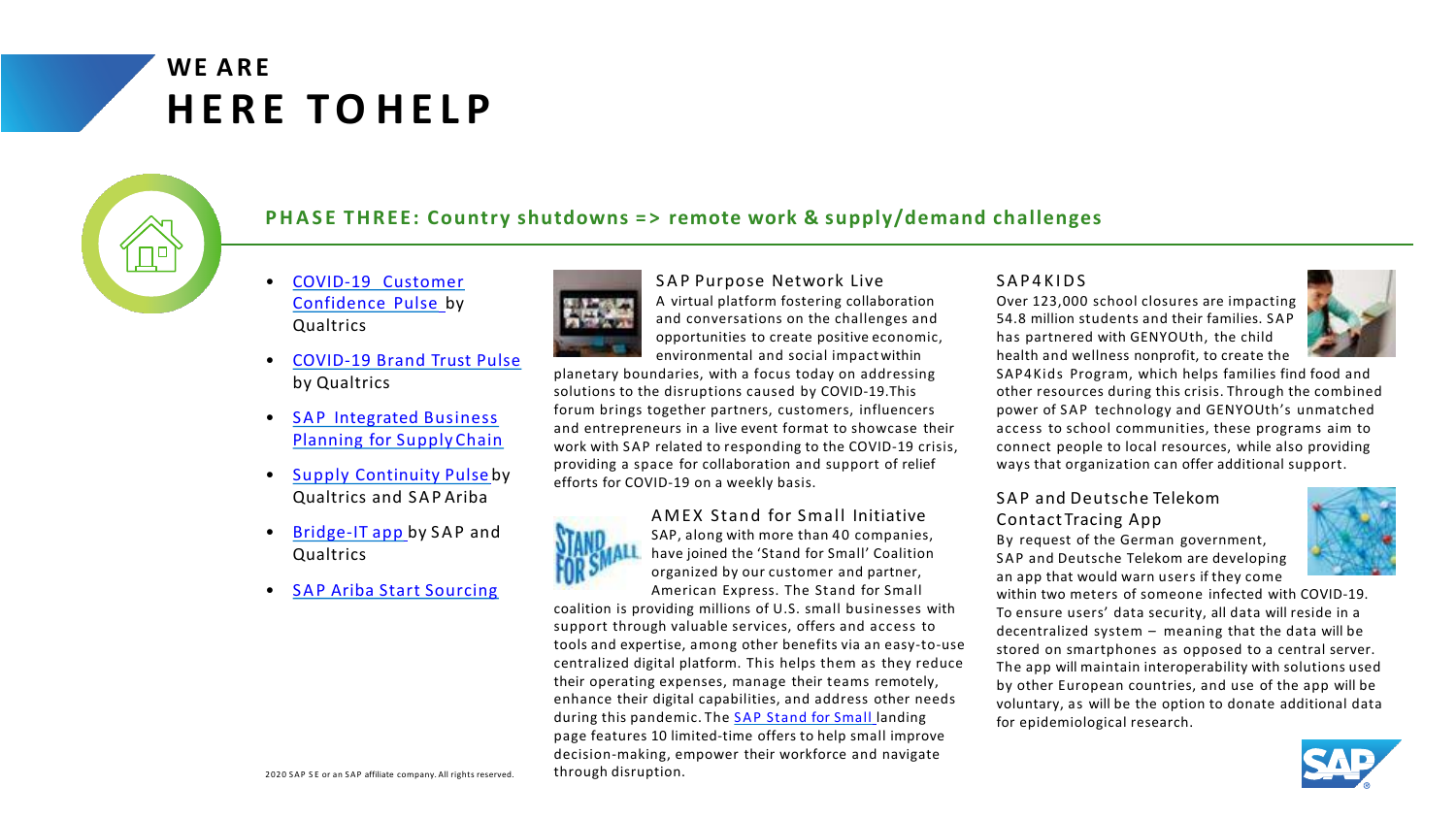

#### **P H A S E FOUR: Return to Work**

- Back to [Business](https://www.qualtrics.com/back-to-business-customer/) solutions by Qualtrics
	- Front Line Connect
	- Customer Confidence Pulse
	- Digital Open Door
- [Return](https://www.qualtrics.com/back-to-business-employee/) to Work Pulse by Qualtrics
- Essential Business Services from S A P
- SAP [Environmental](https://jam4.sapjam.com/groups/BBxtsylke49mxohW4Z0odw/documents/wUInP9DbWaSDCKa8aYOrxu/slide_viewer?_lightbox=true) Health and Safety
- [Learning and UpskillingAcceleration](https://jam4.sapjam.com/groups/rpa7rZ6qGNmJMf9vfPOOnJ/overview_page/QBvfYcsmiP5D0bFvYbiUSM)
- Fieldglass Talent Marketplace (coming soon)



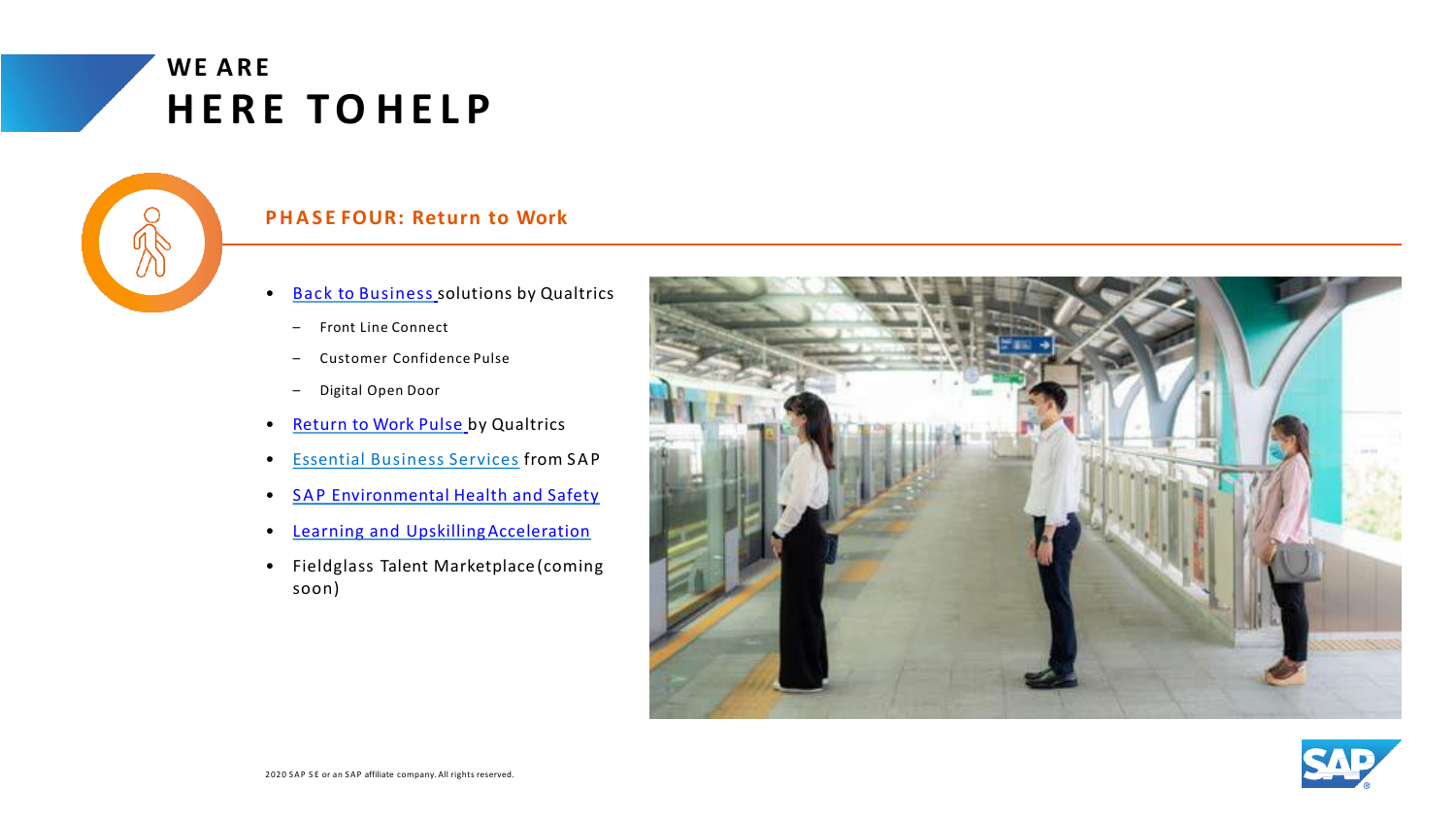## **S A P COVID-19 R E S P O N S E PARTNER ECOSYSTEM INTEGRAL**

- [C19FREEACCESS](https://community.sap.com/resources/c19freeaccess) site open to all partners 51 currentlyin marketing with 27 additionalin planning
- "Offers by SAP Partners" is now the most clicked offer since launch of the SAP.com COVID-19 page



• Partner offerings integrated into solution packages, such as Project Amplify. Offers currently live from Censia, Eightfold and Totango

**9**

#### joint offers currently inmarket in collaboration with strategic partners Accenture, Deloitte, EY, IBM and McKinsey with 42 additional in planning

## **4**

offers in market co-selling with Microsoft + GSSPs, 15 in planning

#### JOINTLY CONNECTING WITH OUR CUSTOMERS SAFEGUARDING THE HEALTH OF OUR PARTNERS

#### [COVID-19 Partner Resource](https://partneredge.sap.com/en/welcome.html?pexpRequestedURL=%2Fen%2Fpartnership%2Fmanage%2Fcovid-19_resources.html) Center

Offered to all 21Kpartners, primary benefits

- Program level protected and fees postponed
- MDF expiration extended
- Free access to software and certifications to maintain and grow skills.

## **2 , 0 0 0**

vouchers for Free SAP Global Certification for SAP S/4HANA & SAPS/4HANA Cloud



## **6 , 0 0 0**

vouchers for Free Access to S A P S/4HANA Training System